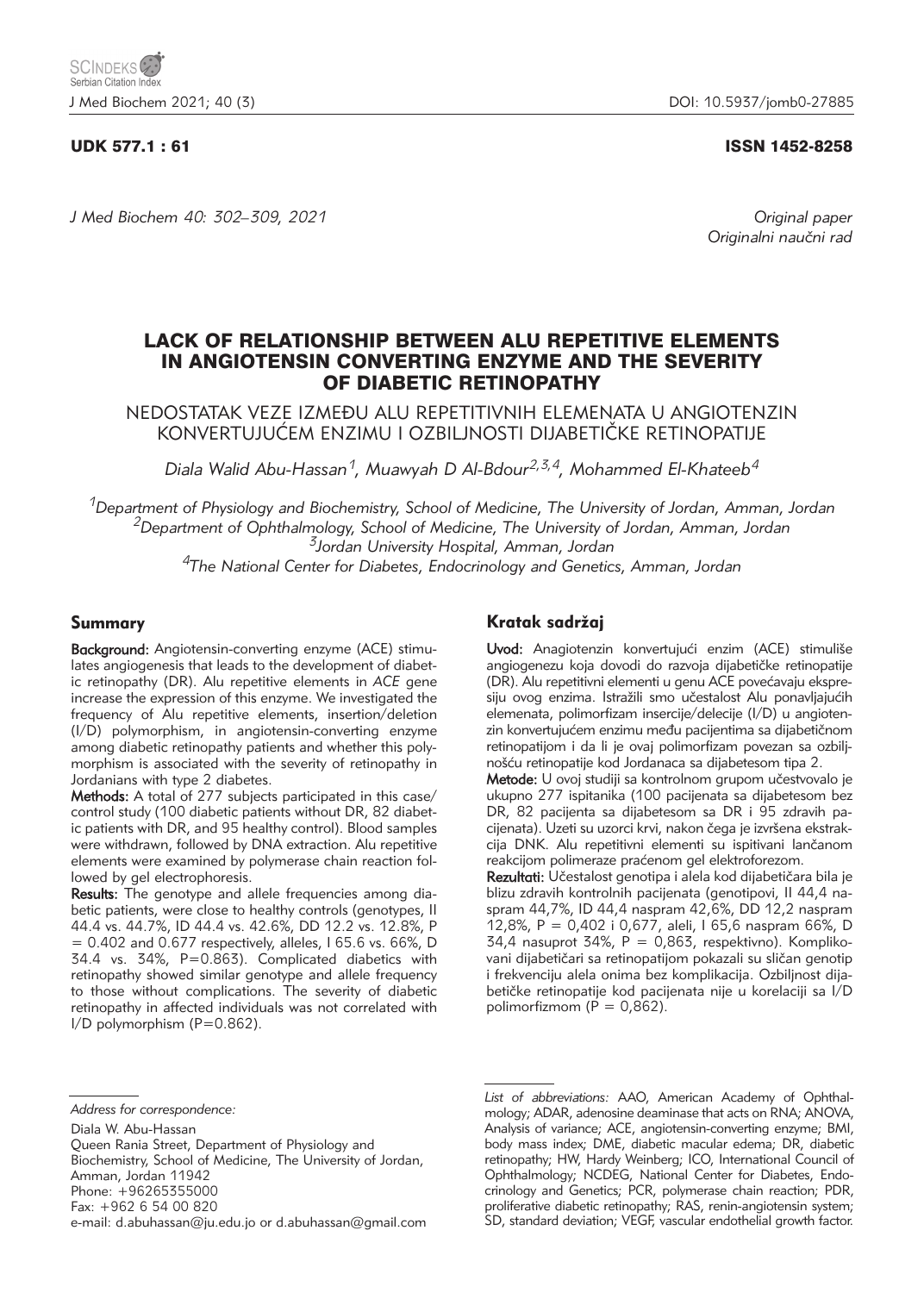Conclusions: We conclude that the presence of Alu repetitive elements did not increase the development or progression risk to retinopathy in Jordanian type 2 diabetic patients. No association between I or D alleles with the severity of DR was detected.

Keywords: angiogenesis, complications, diabetes, polymorphism, retina

#### Introduction

*Retinopathy as a diabetic complication*

Diabetic retinopathy (DR) is a microangiopathic complication in patients affected by diabetes mellitus (1–4). As a common finding in diabetic patients and an essential global cause of blindness in working-age individuals, several risk factors have been closely correlated with the development and progression of DR complication, including blood glucose levels, the type of diabetes, duration of disease, blood pressure, and possibly lipid profile (1–4). The histopathological features include loss of pericytes, basement membrane hypertrophy, microaneurysm formation, formation of blood vessels or neovascularization, capillary occlusions, enhanced vascular permeability, and fibrovascular proliferation (1–4). The primary cause of vision loss in diabetic patients is mainly a result of intraocular angiogenesis, which leads to proliferative diabetic retinopathy (PDR), and leakage of retinal vessels, which leads to diabetic macular edema (DME) (5). Many studies have investigated and established a correlational relationship between chronic hyperglycemia and the development of DR; nonetheless, the mechanism by which hyperglycemia results in damaging retinal microvasculature is still unclear.

#### *Angiotensin-converting enzyme (ACE)*

ACE converts angiotensin I to angiotensin II that acts as an active vasoconstrictor. Angiotensin II upregulates the expression of vascular endothelial growth factor (VEGF), resulting in the induction of angiogenesis (6). Stimulation of angiogenesis has a role in the development of diabetic retinopathy (6).

# *Alu elements in the human genome*

Alu elements are primate-specific mobile elements that are found in more than a million copies in the human genome, comprising 11% of it (7). They continue to insert in the modern human genome, resulting in genetic diversity and contributing to disease development through insertional mutagenesis and non-allelic homologous recombination events that cause copy number variation. Alu elements are ubiquitously present in many genes influencing their expression through their effects on polyadenylation, (8, 9) splicing, (10–12), and ADAR (adenosine deaminase that acts on RNA) editing (13–15).

Zaključak: Zaključili smo da prisustvo ponavljajućih elemenata Alu repetitivnih elemenata nije povećalo rizik od razvoja ili progresije retinopatije kod jordanskih pacijenata sa dijabetesom tipa 2. Nije otkrivena povezanost alela I ili D sa težinom DR.

Ključne reči: angiogeneza, komplikacije, dijabetes, polimorfizam, mrežnjača

#### *ACE polymorphisms and DR*

Polymorphisms in various genes have been found in patients with DR, including an Alu insertion element, insertion/deletion (I/D) polymorphism in *ACE* gene (16, 17). This polymorphism corresponds to an Alu repetitive sequence of 287 bp inserted in intron 16 (16, 17). The Alu repetitive sequence is found in three forms: D/D and I/I homozygotes and I/D heterozygotes. D refers to the deletion of the Alu element, whereas I refers to the insertion of this element. The Alu element increases *ACE* promoter transcriptional activity by about 70% leading to an elevation of the level of ACE in serum. ACE levels were found elevated in type 2 diabetic patients, particularly in patients with retinopathy (18, 19). Studies on different populations that tested the *ACE* I/D polymorphism in DR patients showed both association and no relationship between this polymorphism and DR (20– 31).

In this study, our aim is to determine the prevalence of the insertion DNA polymorphism detected in the *ACE* gene in Jordanian type 2 diabetic patients and the relationship between this polymorphism and DR severity.

#### Materials and Methods

#### *Patient selection and sampling*

In this cross-sectional study, 277 subjects were recruited from the Ophthalmology clinics at the National Center for Diabetes, Endocrinology and Genetics (NCDEG). Subjects were grouped into 3 categories; diabetic with retinopathy (82 patients), diabetic without retinopathy (100 patients), and healthy controls (95 individuals). Subjects attending the ophthalmology clinic at NCDEG who matched the following selection criteria were recruited in this study.

Inclusion criteria included: age ranges between 28 to 88 years, type 2 diabetes diagnosed by standard means defined by the American Diabetes Association, diabetes disease duration less than 15 years with no retinal problems prior to the diagnosis of diabetes. The American Diabetes Association standards for diagnosing diabetes include using one of four tests to establish a firm diagnosis of diabetes: (i) fasting plasma glucose (FPG)  $> 6.9$  mmol/L ( $> 125$ mg/dL), most commonly used test; (ii) Random plasma glucose  $\geq 11.1$  mmol/L ( $\geq 200$  mg/dL) with dia-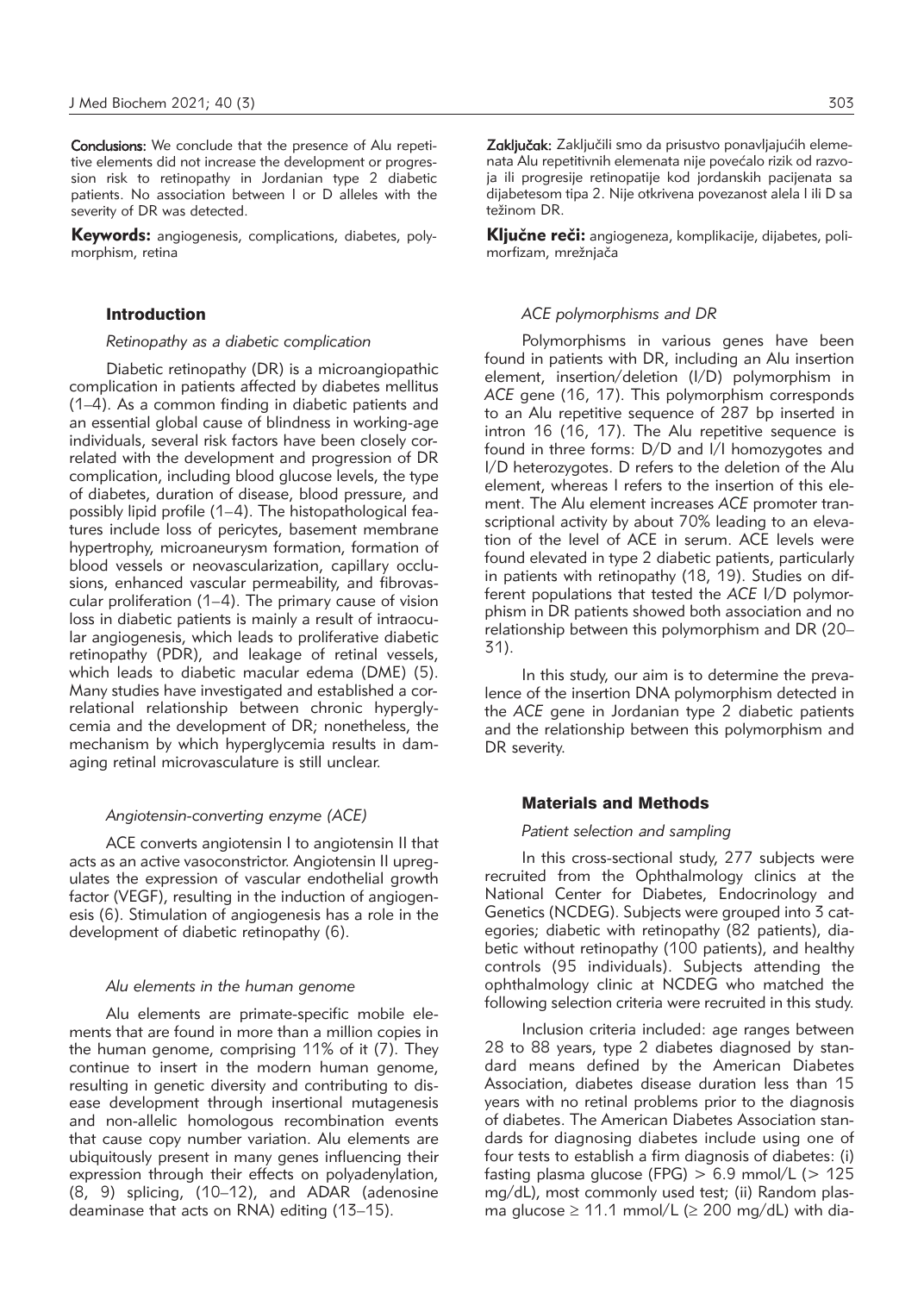betes symptoms such as polyuria, polydipsia, fatigue, or weight loss; (iii) two-hour post-load glucose  $\geq 1$  1.1 mmol/L ( $\geq$  200 mg/dL) on a 75 g oral glucose tolerance test; (iv) or HbA1c  $\geq$  48 mmol/mol ( $\geq$  6.5%). All these tests require confirmation with a second test, which may be the same test or a different test. The controls were sampled from the general population to which the cases belonged with no history of diabetes as reported by subjects. HbA1c test was performed for diabetic patients, whereas patients' record of the absence of diabetes was the reference for controls. Demographic data, such as age, gender, weight, and height, were collected. Medical history of diabetes, hypertension, ischemic heart disease, and dyslipidemia was obtained. Consistent gender distribution in each group was also considered. The following characteristic changes were considered to detect retinopathy: new vessels, hemorrhages, exudates, and fibrous proliferation. These changes were examined by slitlamp biomicroscopy through dilated pupils by an experienced ophthalmologist. DR severity was determined based on the evidence-based International Clinical DR Disease Severity Scale that is agreed on by the American Academy of Ophthalmology (AAO) in 2001 and the International Council of Ophthalmology (ICO) in 2002. Blood samples were collected in EDTA tubes for DNA extraction.

#### *Ethical approval*

This project was conducted after the institutional and national formal approvals of the Deanship of Scientific Research at the University of Jordan, and the Institutional Review Board (IRB) at the NCDEG were obtained. Written informed consent was obtained from all individual participants included in the study before a blood sample was withdrawn. Each subject was given a coding number to preserve privacy rights. The study was performed in compliance with the ethical principles and standards outlined in the Declaration of Helsinki and the Code of Ethics of the World Medical Association for experiments involving humans.

### *DNA extraction, polymerase chain reaction (PCR) and gel electrophoresis*

Samples were handled according to published protocols. DNA extraction was performed from whole blood using QIAGEN Puregene Blood Core Kit B (QIAGEN Sciences, Maryland, USA) according to the manufacturer's instructions. DNA purity was verified by measuring the absorbance ratio at 260 nm/280 nm using Biochrom™ Lightwave spectrophotometer, UK. A ratio of 1.8–2 was accepted. DNA concentration was measured by exposing samples to ultraviolet light at 260 nm in the aforementioned spectrophotometer, followed by measuring the optical density and the automatic calculation of the concentration by

the device. The insertion/deletion DNA polymorphism was detected in intron 16 of the human *ACE* gene by semi-quantitative PCR. The forward primer sequence was CTGGAGACCACTCCCATCCTTCT, and the reverse primer was GATGTGGCCATCA-CATTCGTCAGAT. The PCR conditions were: 5 minutes of initial denaturation at 94 °C, followed by 30 Cycles of 94 °C for 60 seconds, 58 °C for 60 seconds, and 72 °C for 120 seconds, with a final extension at 72 °C for 7 minutes using Bio-Rad, S1000 Thermal Cycler™, USA. PCR products were detected on a 2% agarose gel. Quality control for genotyping was ensured by running a negative control that contains all PCR components except the DNA template in every PCR run, repeating around 16% of all samples by different lab personnel, and testing for Hardy Weinberg (HW) equilibrium.

### *Genotyping*

The insertion corresponds to an Alu repetitive sequence and is 287 bp long. The detected fragment sizes were: 190 bp band for normal genotype (DD), 490 bp band for homozygous (II), and 190 and 490 bp bands for heterozygous (ID).

#### *Statistical analysis*

Statistical Package for Social Sciences (SPSS) version 16 was used to perform statistical analysis (Chicago, Illinois, USA). All values represent mean ± standard deviation (SD), or counts (%). The correlation of DR with quantitative variables, such as HbA1c levels, was detected by analysis of variance (ANOVA), whereas logistic regression was used to evaluate whether a categorical variable, such as genotype, is correlated with another variable. Quantitative results were shown as mean  $\pm$  standard deviation. Genotype and allele frequencies between different groups were analyzed by the Chi-square  $\chi^2$  test. Genotype and allele frequency were analyzed for concordance to the Hardy-Weinberg equilibrium. Results were considered statistically significant when P-value is less than 0.05.

#### Results

The clinical characteristics of the subjects in each of the three groups were shown in *Table I*. No significant difference between them in age or gender was detected. Hypertension (HTN) and dyslipidemia (DLP) were significantly more prevalent in diabetic patients than in healthy controls - Table I. HbA<sub>1C</sub> was not significantly different between diabetic patients with DR or without it – *Table I*. The duration of diabetes in diabetic patients with DR was significantly longer than in diabetic patients without DR – *Table I.*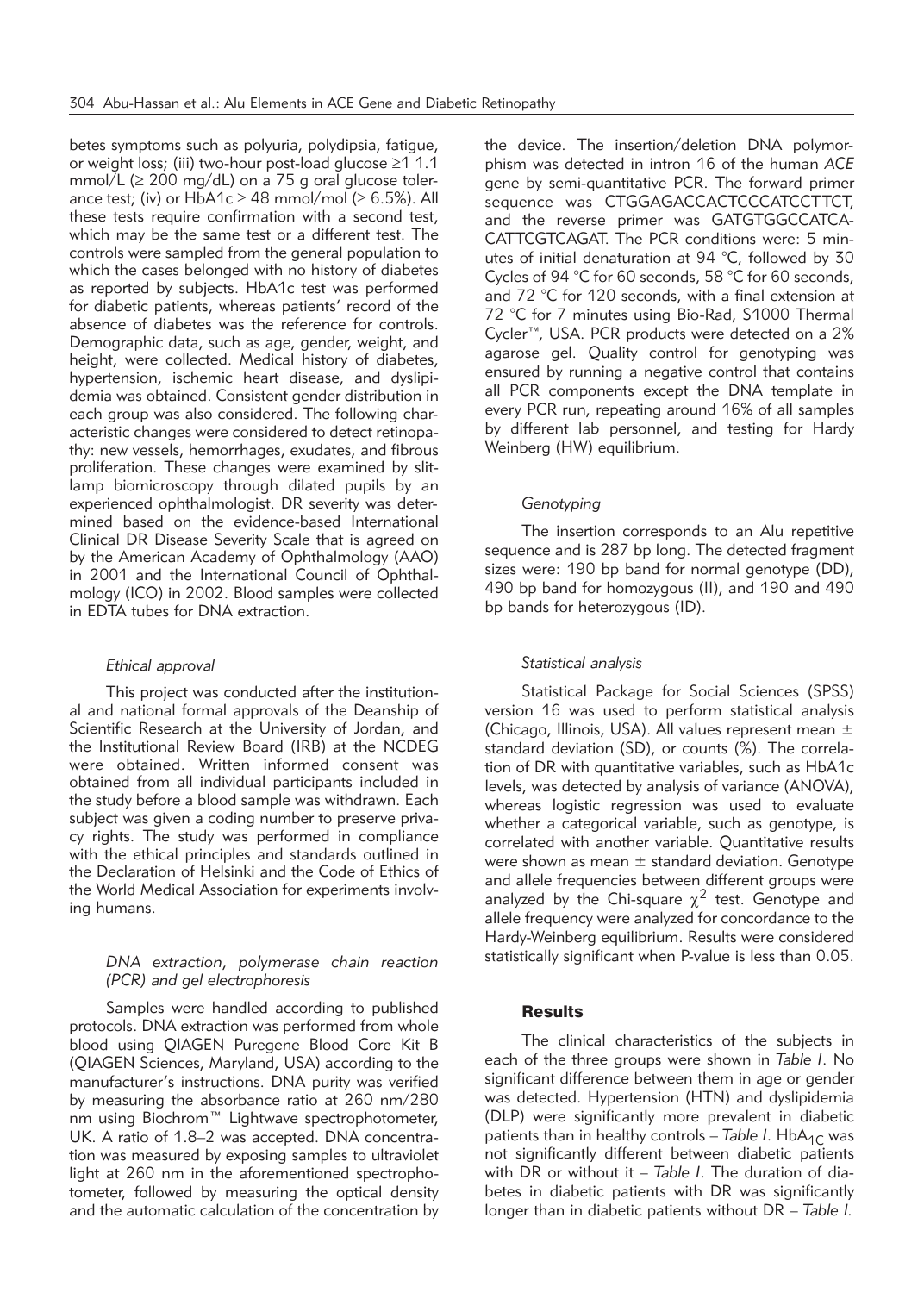| Group                      | Clinical Characteristics |                |                                    |                      |                      |                      |                             |                           |
|----------------------------|--------------------------|----------------|------------------------------------|----------------------|----------------------|----------------------|-----------------------------|---------------------------|
|                            | Gender<br>(M:F)          | Age<br>(years) | <b>BMI</b><br>(kg/m <sup>2</sup> ) | <b>HTN</b><br>$(\%)$ | <b>IHD</b><br>$(\%)$ | <b>DLP</b><br>$(\%)$ | HbA <sub>1C</sub><br>$(\%)$ | Duration of<br>DM (years) |
| Control<br>$(n=95)$        | 59:36                    | $55 \pm 13$    | $27.7 \pm 4.6$                     | 20.8                 | 5.7                  | 19.8                 | UA                          | <b>NA</b>                 |
| DM without<br>DR $(n=100)$ | 39:61                    | $60 \pm 8$     | $31.5 \pm 6.2$                     | 67.0                 | 21.0                 | 78.0                 | $7.7 \pm 1.1$               | $7.0 \pm 4.3$             |
| DM with DR<br>$(n=82)$     | 50:50                    | $62 \pm 8$     | $31.9 \pm 5.7$                     | 71.6                 | 17.3                 | 67.1                 | $7.7 \pm 1.1$               | $10.8 \pm 4.1$            |
| *P                         | 0.969                    | 0.690          | 0.800                              | 0.000                | 0.363                | 0.004                | 0.834                       | 0.0001                    |

Table I Clinical characteristics of normal controls and diabetic patients with or without complicating retinopathy.

BMI, body mass index; DM, diabetes mellitus; DLP, dyslipidemia; HTN, hypertension; IHD, ischemic heart disease; UA, unavailable; NA, not applicable.Qualitative results are shown as percentages Quantitative results are shown as mean + standard deviation

\*P-value compares people with diabetes with DR to people with diabetes without DR and healthy controls.

Clinical characteristics of subjects in the three groups (diabetic patients, with or without diabetic retinopathy, and controls). Gender distribution was shown in counts. The average + standard deviation was calculated for other parameters, including age, BMI, HbA1C, and duration of diabetes mellitus. The percentages of subjects with hypertension, ischemic heart disease, and dyslipidemia were calculated. A P-value of less than 0.05 was considered statistically significant.

Table II Distribution of Alu repetitive elements genotype and allele frequencies among control and diabetic patients.

| Categories | Controls<br>$(n=94)$ | <b>Diabetic Cases</b><br>$(n=180)$ | P     |  |  |
|------------|----------------------|------------------------------------|-------|--|--|
| Genotype   |                      |                                    |       |  |  |
| Ш          | 42 (44.7)            | 78 (43.3)                          |       |  |  |
| ID         | 40 (42.6)            | 80 (44.4)                          | 0.402 |  |  |
| DD         | 12 (12.8)            | 22 (12.2)                          | 0.677 |  |  |
| Alleles    |                      |                                    |       |  |  |
|            | 124 (66.0)           | 236 (65.6)                         |       |  |  |
| D          | 61 (34.0)            | 124 (34.4)                         | 0.863 |  |  |

Percentages are shown in parenthesis.

Alu repetitive elements genotype and allele frequency in diabetic patients and healthy control subjects. Counts and percentages of II, ID, and DD genotype in addition to I and D allele were calculated. A P-value of less than 0.05 was considered statistically significant.

*Table II* represented the distribution of *ACE* genotypes and allele frequencies among diabetic patients, combining both groups with and without retinopathy (the genotypes of 180 of 182 participants were obtained due to sample depletion or failure of PCR), and controls (the genotypes of 94 of 95 participants were obtained). Genotype distribution was similar, with no significant differences between diabetic patients and healthy controls in allele and genotype frequency – *Table II*. In *Table III*, we compared diabetTable III Distribution of Alu repetitive elements genotype and allele frequencies among diabetic patients with or without retinopathy.

| Categories | <b>Diabetic Cases</b><br>without<br>Retinopathy<br>$(n=100)$ | Diabetic Cases<br>with Retinopathy<br>$(n=80)$ | P     |  |  |
|------------|--------------------------------------------------------------|------------------------------------------------|-------|--|--|
| Genotype   |                                                              |                                                |       |  |  |
| Ш          | 48 (48.0)                                                    | 30 (37.4)                                      |       |  |  |
| ID         | 39 (39.0)                                                    | 41 (51.3)                                      | 0.538 |  |  |
| DD         | 13 (13.0)                                                    | 9(11.3)                                        | 0.870 |  |  |
| Alleles    |                                                              |                                                |       |  |  |
|            | 135 (67.5)                                                   | 101 (63.1)                                     |       |  |  |
| D          | 65 (32.5)                                                    | 59 (36.9)                                      | 0.682 |  |  |

Percentages are shown in parenthesis.

Alu repetitive elements genotype and allele frequency in diabetic patients with or without diabetic retinopathy. Counts and percentages of II, ID, and DD genotype in addition to I and D allele were calculated. A P-value of less than 0.05 was considered statistically significant.

ic patients without the complicating retinopathy to their counterparts with retinopathy. ID genotype was the most common among retinopathy-complicated patients but not significantly – *Table III*. Additionally, the allele frequency was very close to each other in the groups with or without retinopathy – *Table III*. The allelic distribution of the I/D polymorphism was in Hardy Weinberg equilibrium  $(x^2: 0.288, P=0.866)$ . We also grouped DD and ID genotypes of people with diabetes without DR and compared them to DD of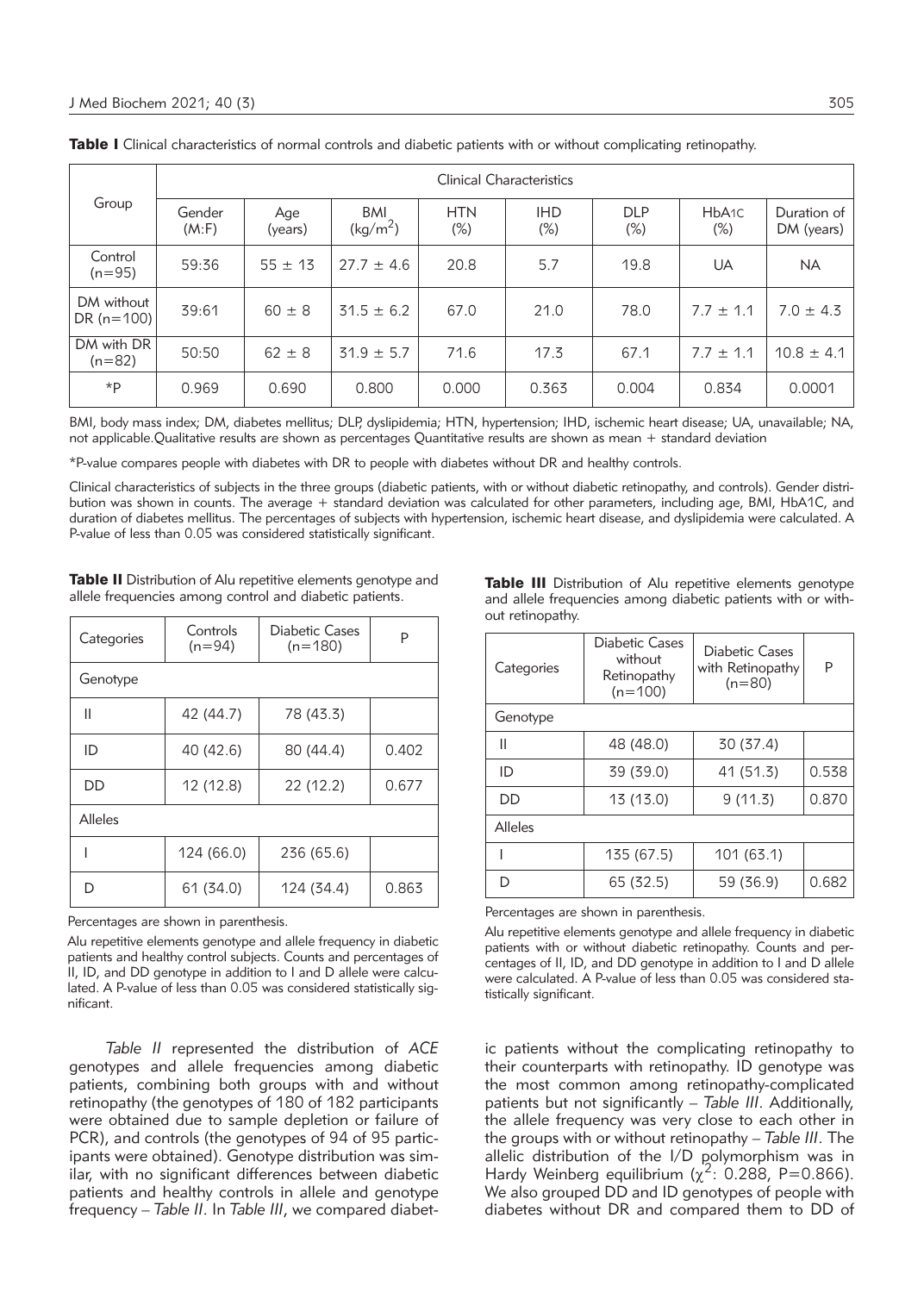| Characteristic          | $II(n=30)$     | $ID(n=41)$     | $DD(n=9)$      | $*P$  |
|-------------------------|----------------|----------------|----------------|-------|
| Gender                  | 14:16          | 23:18          | 3:6            | 0.707 |
| Age (years)             | $62 \pm 7$     | $62 \pm 10$    | $62 \pm 8$     | 0.907 |
| BMI ( $\text{kg/m}^2$ ) | $32.1 \pm 6.7$ | $32.1 \pm 5.1$ | $32.4 \pm 4.4$ | 0.927 |
| Hypertension            | 20 (66.7)      | 29 (70.7)      | 6(66.7)        | 0.556 |
| <b>Ischemic</b>         | 5(16.6)        | 7(17.1)        | 2(22.2)        | 0.816 |
| Dyslipidemia            | 22 (73.3)      | 27 (65.9)      | 4(44.4)        | 0.355 |
| HbA <sub>1C</sub>       | $7.6 \pm 1.2$  | $8.0 \pm 1.1$  | $7.2 \pm 1.0$  | 0.425 |
| Duration of             | $11.1 \pm 4.2$ | $10.5 \pm 3.9$ | $9.4 \pm 4.6$  | 0.385 |

Table IV Clinical characteristics of diabetic patients according to Alu repetitive elements genotypes.

BMI, body mass index. Data are represented as means + SD. Percentages are shown in parenthesis. \*P-value compares II to ID and DD.

Clinical characteristics of diabetic patients, with or without diabetes, and their relationship to Alu Repetitive Elements Genotype. Gender distribution was shown in counts. The average + standard deviation was calculated for other parameters, including age, BMI, HbA1C, and duration of diabetes mellitus. The counts and percentages of subjects with hypertension, ischemic heart disease, and dyslipidemia were calculated. A P-value of less than 0.05 was considered statistically significant.

Table V Alu repetitive elements genotypes and the severity of diabetic retinopathy.

| Retinopathy<br>Severity | $(n=30)$<br>% | ID<br>$(n=41)$<br>% | DD<br>$(n=9)$<br>$\%$ |
|-------------------------|---------------|---------------------|-----------------------|
| Mild                    | 26.7          | 29.3                | 11.1                  |
| Moderate                | 30.0          | 31.7                | 22.2                  |
| Severe                  | 23.3          | 15.0                | 33.3                  |
| Proliferative           | 20.0          | 25.0                | 33.3                  |

Data are represented as percentages.

The relationship of Alu repetitive elements genotype in patients with diabetic retinopathy and the severity of the disease. Frequencies and percentages of II, ID, and DD genotype in relation to the severity of retinopathy were calculated. A P-value of less than 0.05 was considered statistically significant.

people with diabetes and DR and found a significant association between retinopathy and DD genotype in DR patients when compared to non-risk DD and ID genotypes in diabetic patients without DR, P=0.002.

We correlated the clinical characteristics of diabetic patients who developed retinopathy with *ACE* genotypes in *Table IV*. No significant differences between patients with any of the genotypes in age (P=0.272), BMI (P=0.445), HbA1C (P=0.550), or duration of diabetes ( $P=0.537$ ) were detected. The presence of one copy or both copies of the D allele was not significantly associated with proliferative DR  $(P_{ID \text{ vs. II}} \text{ was } 0.510, \text{ and } P_{DD \text{ vs. II}} \text{ was } 0.348)$ . Our results did not show a significant effect of this polymorphism on the severity of DR (P=0.862) – *Table V*.

The Alu element polymorphism did not affect the age of onset of diabetes in patients with or without DR (P 0.198). The onset of diabetes did not show a statistically significant correlation with the severity of DR (P 0.170). In reference to patients' records, we found that the severity of DR in affected subjects was significantly associated with the presence of other ophthalmic problems including, but not limited to, cataract, glaucoma, and acute macular degeneration (P 0.0005). Additionally, we determined whether there was gender variability in genotype distribution and found that the homozygous DD genotype was more than twice as common in females as in males with diabetic retinopathy; however, the distribution of Alu genotypes according to gender was not significantly different (P=0.467).

## **Discussion**

The D allele of *ACE* gene is more frequent in the Arab populations, including Jordanians (0.66), compared to other populations (32). It has a higher frequency among sub-Saharan Africans (33) and Arabs (0.60–0.76) (34, 35) than in Caucasians (0.46– 0.51), Asian populations (0.29–0.46) (33, 36), and Yanomami Indians, Samoans, and Australian Aborigines (0.15, 0.09 and 0.03, respectively) (33, 37). The frequency of the *ACE* I/D polymorphism genotypes varies between races. In our study sample, ID (43.8%) and II (43.8%) genotypes were more frequent than DD genotype (12.4%). Alu insertion polymorphisms, such as *ACE* I/D polymorphism, are appropriate for investigating genetic variation in the human population due to several properties. Firstly, they are stable markers since they result only from an insertion event of an Alu element into a new chromosomal location; therefore, the ancestral genotype is defined as the absence of insertion at a specific chromosomal position. Secondly, they are easy to detect by PCR amplification and gel electrophoresis. In this study, we did not show an association between I/D polymorphism and the risk of developing diabetic retinopathy. Both allele and genotype frequency did not significantly associate with DR when comparing diabetic patients to controls or diabetic patients with DR to those without it. Based on the staging and severity of retinopathy, subgroup analysis did not show a significant association of I/D polymorphism in *ACE* gene with the incidence or progression at early or advanced stages of DR. However, our study was the first one that investigated the frequency of the *ACE* gene I/D polymorphism among Jordanian individuals with diabetic retinopathy. Studies by other groups showed that the deletion in the *ACE* gene was associated with the prevalence of proliferative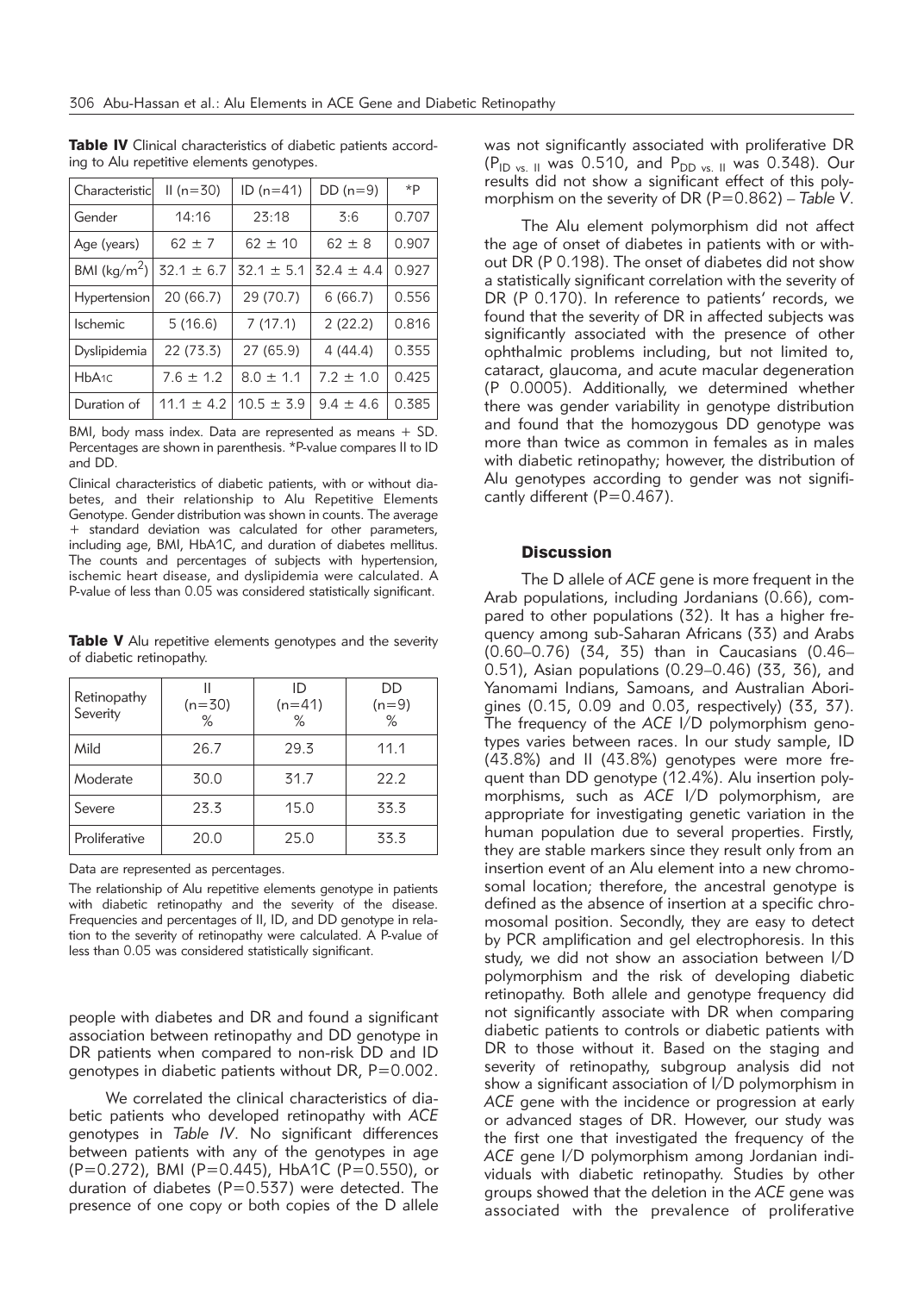retinopathy in type 1 diabetic patients suggesting that the DD genotype may increase the risk of proliferative retinopathy (26). The DD genotype was significantly more common in Iranian type 2 diabetic patients with DR than those without DR (27). In the Pakistani population, the *ACE* I/D polymorphism showed a significant association with DR and the mild form of the disease, non-proliferative DR (NPDR), but not with the severe type of the disease, PDR (28). In another study involving the Pakistani population, male patients exhibited a significant association between DR stages and *ACE* I/D polymorphism (29). A significant relationship between D allele polymorphism in the *ACE* gene and advanced DR was reported in Japanese individuals with type 2 diabetes (24). Other studies examined the association of *ACE* I/D polymorphism and DR but found no association, including a meta-analysis that involved 2,342 cases with DR, both type 1 and type 2 diabetic patients, and 2,048 healthy controls (38). Another meta-analysis of six studies on type 1 diabetic patients with I/D polymorphism and seven studies on type 2 diabetic patients with this polymorphism suggested a non-significant association of this polymorphism and the development of any type of DR (31). Wide differences in the frequency of *ACE* genotypes and their correlation with this disease when comparing different populations highlight the great care that should be taken when dealing with clinical data that associate *ACE* alleles with different diseases. Although the justification for conflicting results is not yet obvious, the possible reasons for such controversy are the racial differences of the subject populations, variable sample size in different studies, and differences in sampling methods. Due to the inconsistencies in the findings related to the clinical significance of the *ACE* genetic polymorphisms in different populations, additional studies should be performed to con firm the relationship between *ACE* gene and retinopathy in different ethnic populations. Additionally, the role of other possible contributing regulatory element of *ACE* or another gene near *ACE* and the effect of haplotypes of gene variants should be investigated. The results we obtained need confirmation by larger sample size, and prospective and familybased studies, studies on different ethnic groups, functional studies, and long-term follow-up studies. In addition to that, mechanistic studies investigating the possible pathophysiological mechanisms through which D allele mediates the pathogenesis of DR particularly advanced stages of this complication, should be performed in the future.

The limitations of this study included the relatively small sample size, a wide age range of subjects, and the difficulty of matching cases and controls in relation to some variables such as disease duration. In addition, healthy subjects (controls) were not tested to confirm that they were free of diabetes or retinal diseases at the time of recruitment, nor were followup tests performed later. DNA sequencing could have been done to confirm results, but financial limitations interfered with performing sequencing. However, to the best of our knowledge, our study is the first study of this *ACE* polymorphism in Jordanian diabetic patients. Our study compared diabetic patients to normal control healthy individuals in addition to the comparison of diabetic retinopathy patients to diabetic patients without DR. It also subdivided the severity level of the non-proliferative type of DR into several ones. Overall, case-control association studies can be helpful in the identification of disease biomarkers and the analysis of multiple potential factors for complex diseases such as DR.

In conclusion, *ACE* I/D polymorphism in the renin-angiotensin system did not show a potential influence on the development or progression of DR in the Jordanian population, as shown in this study. However, we were able to determine the frequency of *ACE* I/D polymorphism in diabetic patients with and without retinopathy. Although we did not find a correlation between DR and this polymorphism, these results might be helpful to conclude that the assessment of the *ACE* I/D polymorphism may not be a reliable tool in identifying patients at risk to develop diabetic retinopathy or those with the suspected severe complication, at least in Jordanians.

*Acknowledgments.* We thank the Deanship of Scientific Research at the University of Jordan for funding this project. We also thank the National Center for Diabetes, Endocrinology and Genetics for facilitating patient recruitment and data collection.

*Funding*. The Deanship of Scientific Research, the University of Jordan, Amman, Jordan 11942 (grant number 19/2015/2521). The sponsor only reviewed the proposal of this project and had no role in the design of the study, data collection, data analysis, interpretation of data, or manuscript writing.

## Conflict of interest statement

The authors stated that they have no conflicts of interest regarding the publication of this article.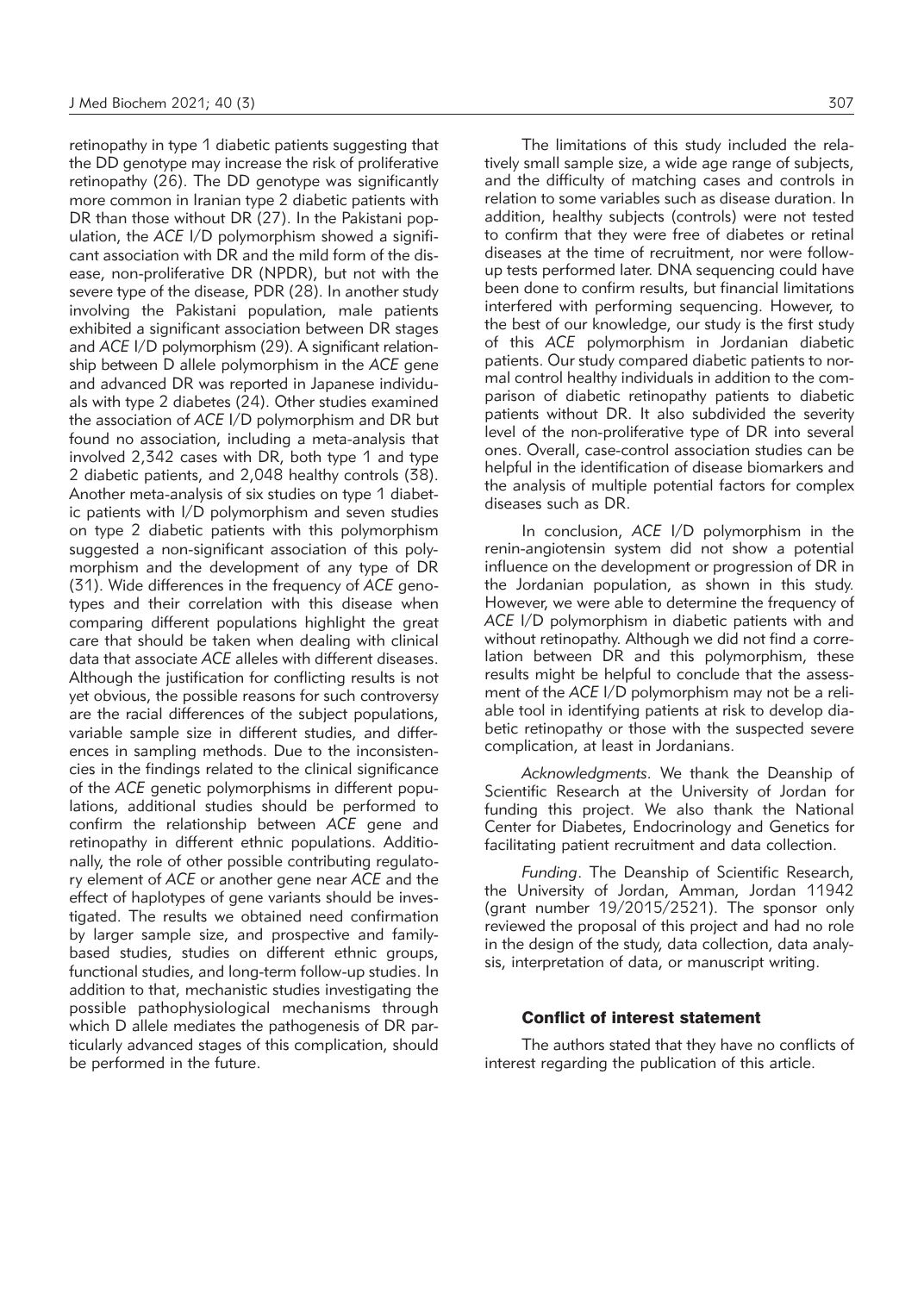#### **References**

- 1. Fong DS, Aiello L, Gardner TW, King GL, Blankenship G, Cavallerano JD, et al. Retinopathy in diabetes. Diabetes Care 2004; 27 Suppl 1: S84–87. https://doi.org/ 10.2337/diacare.27.2007.S84
- 2. Fong DS, Aiello LP, Ferris FL, Klein R. Diabetic retinopathy. Diabetes Care 2004; 27: 2540–53. https://doi.org/ 10.2337/diacare.27.10.2540
- 3. Aiello LM. Perspectives on diabetic retinopathy. Am J Ophthalmol 2003; 136: 122–351. https://doi.org/10. 1016/S0002-9394(03)00219-8
- 4. Klein R, Klein BE, Moss SE. Epidemiology of proliferative diabetic retinopathy. Diabetes Care 1992; 15: 1875–91. http://doi.org/10.2337/diacare.15.12.1875
- 5. Moss S, Klein R, Klein B. The 14-year incidence of visual loss in a diabetic population. Ophthalmol 1998; 105: 998–1003. https://doi.org/10.1016/S0161-6420(98) 96025-0
- 6. Otani A, Takagi H, Suzuma K, Honda Y. Angiotensin II potentiates vascular endothelial growth factor-induced angiogenic activity in retinal microcapillary endothelial cells. Circ Res 1998; 82: 619–28. https://doi.org/ 10.1161/01.RES.82.5.619
- 7. Lander ES, Linton LM, Birren B, Nusbaum C, Zody MC, Baldwin J, Devon K, Dewar K, Doyle M, FitzHugh W, Funke R, Gage D, Harris K, Heaford A, Howland J, Kann L, Lehoczky J, LeVine R, McEwan P, McKernan K, Meldrim J, Mesirov JP, Miranda C, Morris W, Naylor J, Raymond C, Rosetti M, Santos R, Sheridan A, Sougnez C, et al. Initial sequencing and analysis of the human genome. International Human Genome Sequencing Consortium. Nature 2001; 409: 860–921. https:// doi.org/10.1038/35057062.
- 8. Chen C, Ara T, Gautheret D. Using Alu elements as polyadenylation sites: A case of retroposon exaptation. Mol Biol Evol 2009; 26: 327–34. https://doi.org /10.1093/molbev/msn249.
- 9. Roy-Engel AM, El-Sawy M, Farooq L, Odom GL, Perepelitsa-Belancio V, Bruch H, Oyeniran OO, Deininger PL. Human retroelements may introduce intragenic polyadenylation sites. Cytogenet Genome Res 2005; 110: 365–71. https://doi.org/10.1159/000084968.
- 10. Shen S, Lin L, Cai JJ, Jiang P, Kenkel EJ, Stroik MR, Sato S, Davidson BL, Xing Y. Widespread establishment and regulatory impact of Alu exons in human genes. Proc Natl Acad Sci USA 2011; 108: 2837–42. https:// doi.org/10.1073/pnas.1012834108.
- 11. Sela N, Mersch B, Hotz-Wagenblatt A, Ast G. Characteristics of transposable element exonization within human and mouse. PLoS One 2010; 5: e10907 https://doi.org/10.1371/journal.pone.0010907.
- 12. Vorechovsky I. Transposable elements in disease-associated cryptic exons. Hum Genet 2010; 127: 135–54. https://doi.org/10.1007/s00439-009-0752-4.
- 13. Dominissini D, Moshitch-Moshkovitz S, Amariglio N, Rechavi G. Adenosine-to-inosine RNA editing meets cancer. Carcinogenesis 2011; 32: 1569–77. https:// doi.org/10.1093/carcin/bgr124.
- 14. Chen LL, DeCerbo JN, Carmichael GG. Alu elementmediated gene silencing. EMBO J 2008; 27: 1694– 1705. https://doi.org/10.1038/emboj.2008.94.
- 15. Levanon EY, Eisenberg E, Yelin R, Nemzer S, Hallegger M, Shemesh R, Fligelman ZY, Shoshan A, Pollock SR, Sztybel D, Olshansky M, Rechavi G, Jantsch MF. Systematic identification of abundant A-to-I editing sites in the human transcriptome. Nat Biotechnol 2004; 22: 1001–5. https://doi.org/10.1038/nbt996.
- 16. Sayed-Tabatabaei FA, Oostra BA, Isaacs A, van Duijn CM, Witteman JC. ACE polymorphisms. Circ Res 2006; 98: 1123–33. https://doi.org/10.1161/01.RES. 0000223145.74217.e7
- 17. Rigat B, Hubert C, Alhenc-Gelas F, Cambien F, Corvol P, Soubrier F. An insertion/deletion polymorphism in the angiotensin I-converting enzyme gene accounting for half the variance of serum enzyme levels. J Clin Invest 1990; 86: 1343–6. http://doi.org/10.1172/JCI114844
- 18. Dean RG, Burrell LM. ACE2 and diabetic complications. Curr Pharm Des 2007; 13: 2730–3735. http://doi.org/ 10.2174/138161207781662876
- 19. Migdalis IN, Iliopoulou V, Kalageropolalu K, Samartzis M. Elevated serum levels of angiotensin converting enzyme in patients with diabetic retinopathy. South Med J 1990; 83: 425–7.
- 20. Matsumoto A, Iwashima Y, Abiko A, Morikawa A, Seki guchi M, Eto M, et al. Detection of the association between a deletion polymorphism in the gene encoding angiotensin I-converting enzyme and advanced diabetic retinopathy. Diabetes Res Clin Pract 2000; 50: 195–202. https://doi.org/10.1016/S0168-8227(00)00194-7
- 21. Liao L, Lei MX, Chen HL, Guo LJ, Han XY. Angiotensin converting enzyme gene polymorphism and type 2 diabetic retinopathy. J Cent South Univ Med Sci 2004; 29: 410–3.
- 22. Araz M, Yilmaz N, Gungor K, Okan V, Kepekci Y, Sukru Aynacioglu A. Angiotensin-converting enzyme gene polymorphism and microvascular complications in Turkish type 2 diabetic patients. Diabetes Res Clin Pract 2001; 54: 95–104. http://doi.org/10.1016/S0168-8227(01) 00257-1
- 23. Marre M, Bernadet P, Gallois Y, Savagner F, Guyene TT, Hallab M, et al. Relationships between angiotensin I converting enzyme gene polymorphism, plasma levels, and diabetic retinal and renal complications. Diabetes 1994; 43: 384–8. https://doi.org/10.3904/kjim.1996.11.2.133
- 24. Doi Y, Yoshizumi H, Yoshinari M, Iino K, Yamamoto M, Ichikawa K, et al. Association between a polymorphism in the angiotensin-converting enzyme gene and microvascular complications in Japanese patients with NIDDM. Diabetologia 1996; 39: 97–102.
- 25. Yoshida H, Kuriyama S, Atsumi Y, Tomonari H, Mitarai T, Hamaguchi A, et al. Angiotensin I converting enzyme gene polymorphism in non-insulin dependent diabetes mellitus. Kidney Int 1996; 50: 657–64.
- 26. Rabensteiner D, Abrahamian H, Irsigler K, Hermann KM, Kiener HP, Mayer G, et al. ACE gene polymorphism and proliferative retinopathy in type 1 diabetes - results of a